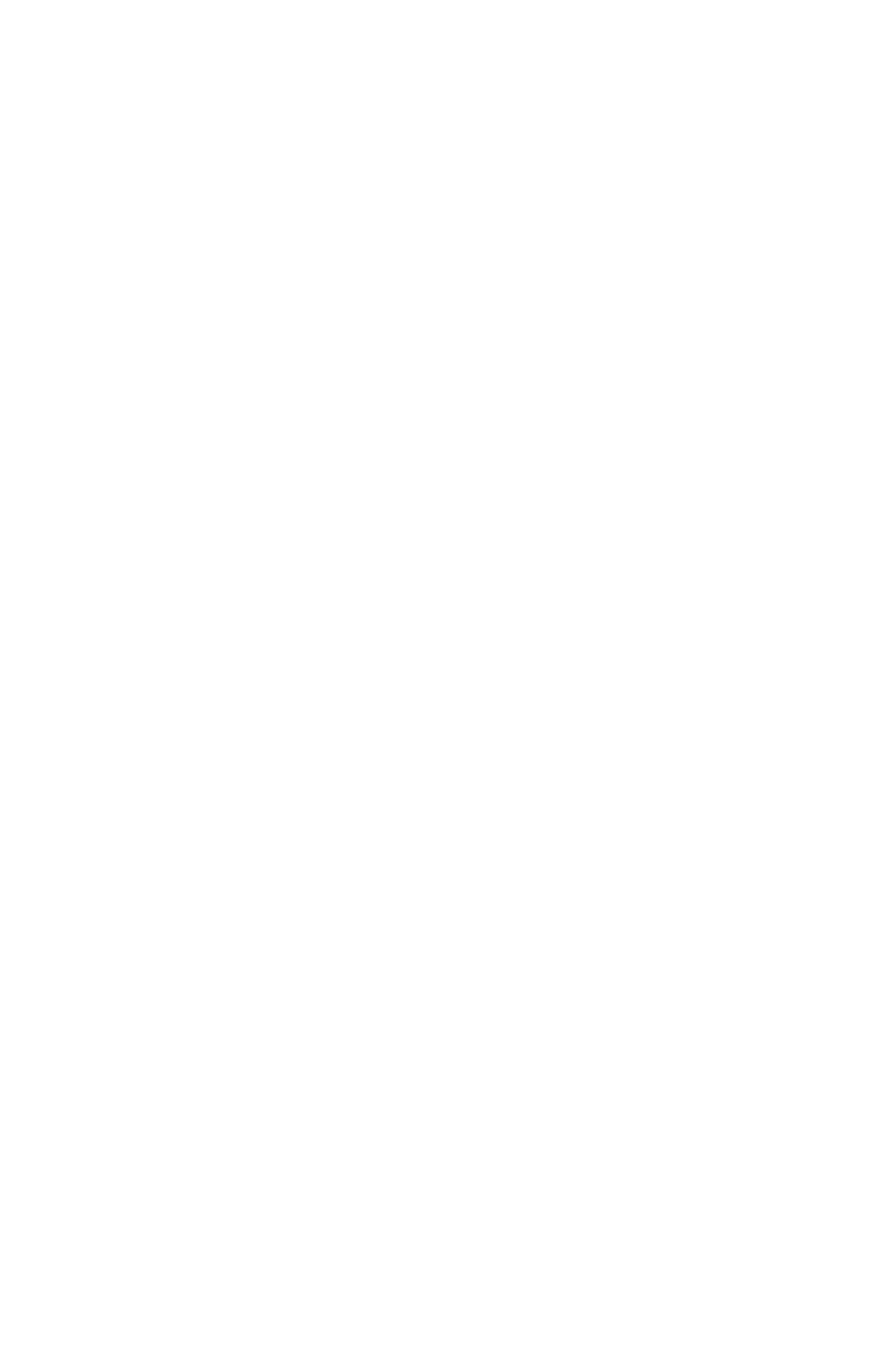**I** f you're behind in paying your bills, or a creditor's records mistakenly make it appear that you are, a debt collector may be contacting you.

The Federal Trade Commission (FTC), the nation's consumer protection agency, enforces the Fair Debt Collection Practices Act (FDCPA), which prohibits debt collectors from using abusive, unfair, or deceptive practices to collect from you.

Under the FDCPA, a debt collector is someone who regularly collects debts owed to others. This includes collection agencies, lawyers who collect debts on a regular basis, and companies that buy delinquent debts and then try to collect them.

Here are some questions and answers about your rights under the Act.

# **What types of debts are covered?**

The Act covers personal, family, and household debts, including money you owe on a personal credit card account, an auto loan, a medical bill, and your mortgage. The FDCPA doesn't cover debts you incurred to run a business.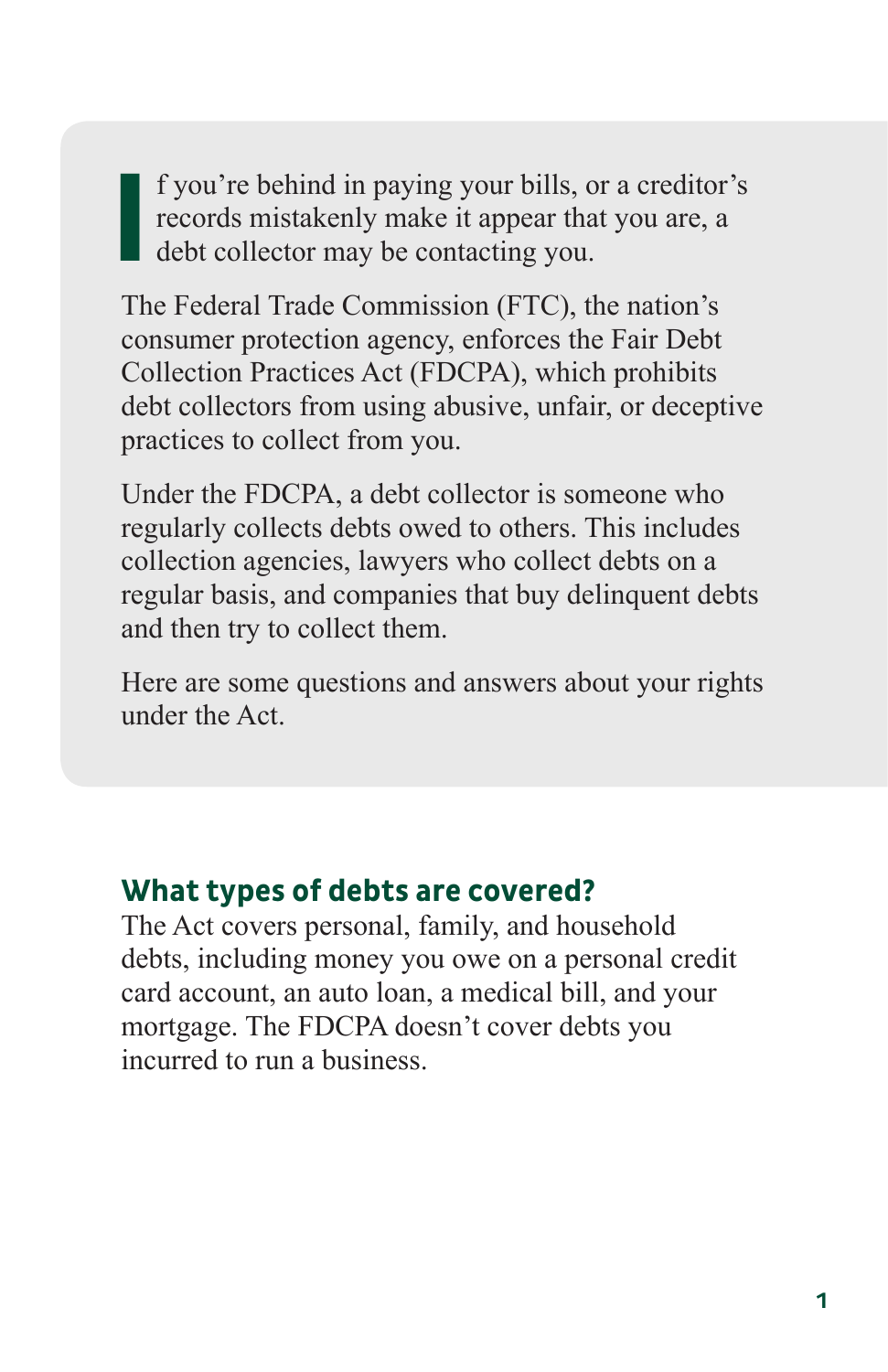# **Can a debt collector contact me any time or any place?**

No. A debt collector may not contact you at inconvenient times or places, such as before 8 in the morning or after 9 at night, unless you agree to it. And collectors may not contact you at work if they're told (orally or in writing) that you're not allowed to get calls there.

Debt collectors can contact you by phone, letter, email or text message to collect a debt, as long as they follow the rules and disclose that they are debt collectors. No matter how they communicate with you, it's against the law for a debt collector to pretend to be someone else – like an attorney or government agency – or to harass, threaten or deceive you.

# **How can I stop a debt collector from contacting me?**

If a collector contacts you about a debt, you may want to talk to them at least once to see if you can resolve the matter – even if you don't think you owe the debt, can't repay it immediately, or think that the collector is contacting you by mistake. If you decide after contacting the debt collector that you don't want the collector to contact you again, tell the collector – in writing – to stop contacting you. Here's how to do that:

Make a copy of your letter. Send the original by certified mail, and pay for a "return receipt" so you'll be able to document what the collector received. Once the collector receives your letter, they may not contact you again, with two exceptions: a collector can contact you to tell you there will be no further contact or to let you know that they or the creditor intend to take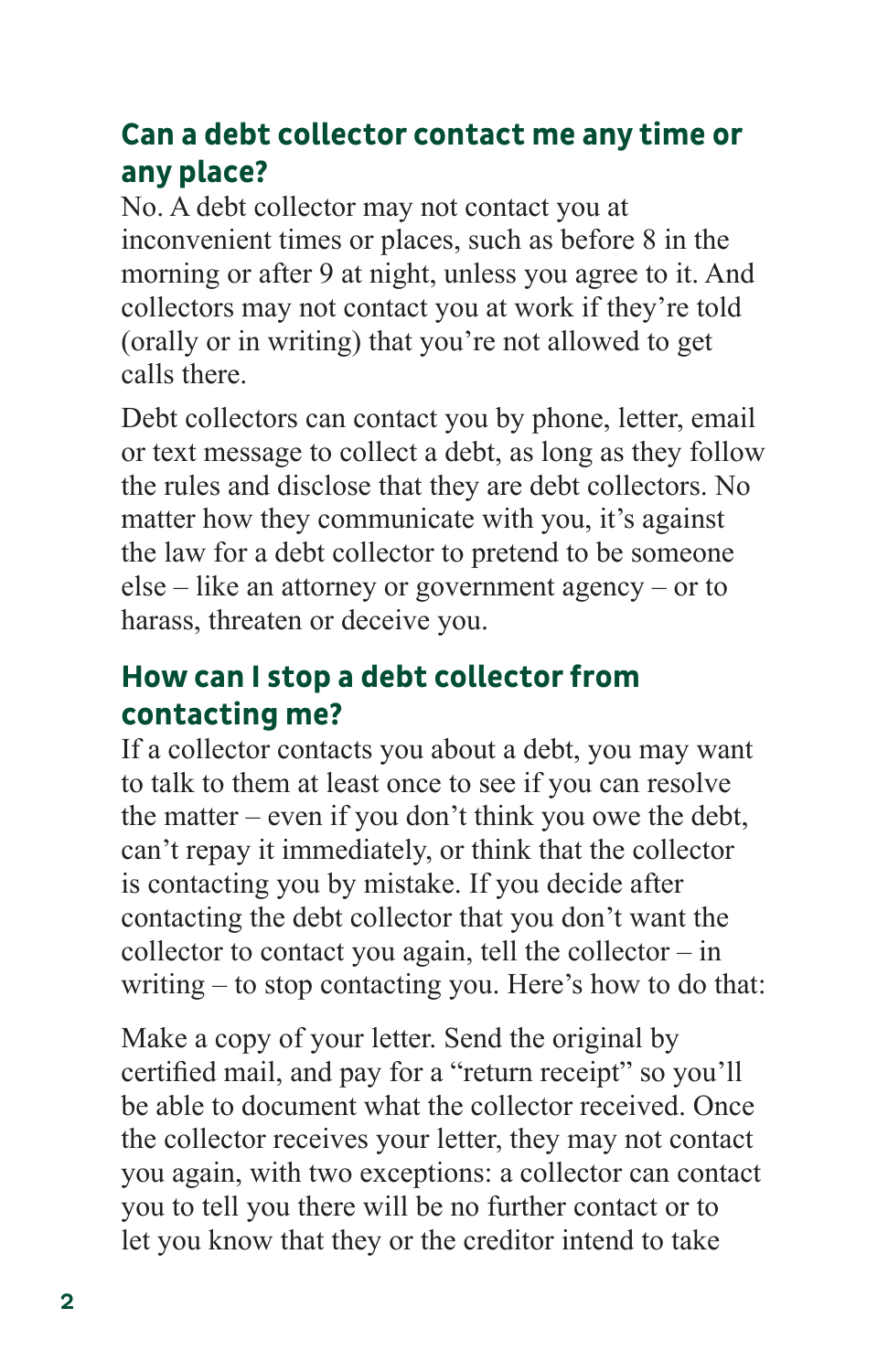a specific action, like filing a lawsuit. Sending such a letter to a debt collector you owe money to does not get rid of the debt, but it should stop the contact. The creditor or the debt collector still can sue you to collect the debt.

# **Can a debt collector contact anyone else about my debt?**

If an attorney is representing you about the debt, the debt collector must contact the attorney, rather than you. If you don't have an attorney, a collector may contact other people – but only to find out your address, your home phone number, and where you work. Collectors usually are prohibited from contacting third parties more than once. Other than to obtain this location information about you, a debt collector generally is not permitted to discuss your debt with anyone other than you, your spouse, or your attorney.

# **What does the debt collector have to tell me about the debt?**

Every collector must send you a written "validation notice" telling you how much money you owe within five days after they first contact you. This notice also must include the name of the creditor to whom you owe the money, and how to proceed if you don't think you owe the money.

# **Can a debt collector keep contacting me if I don't think I owe any money?**

If you send the debt collector a letter stating that you don't owe any or all of the money, or asking for verification of the debt, that collector must stop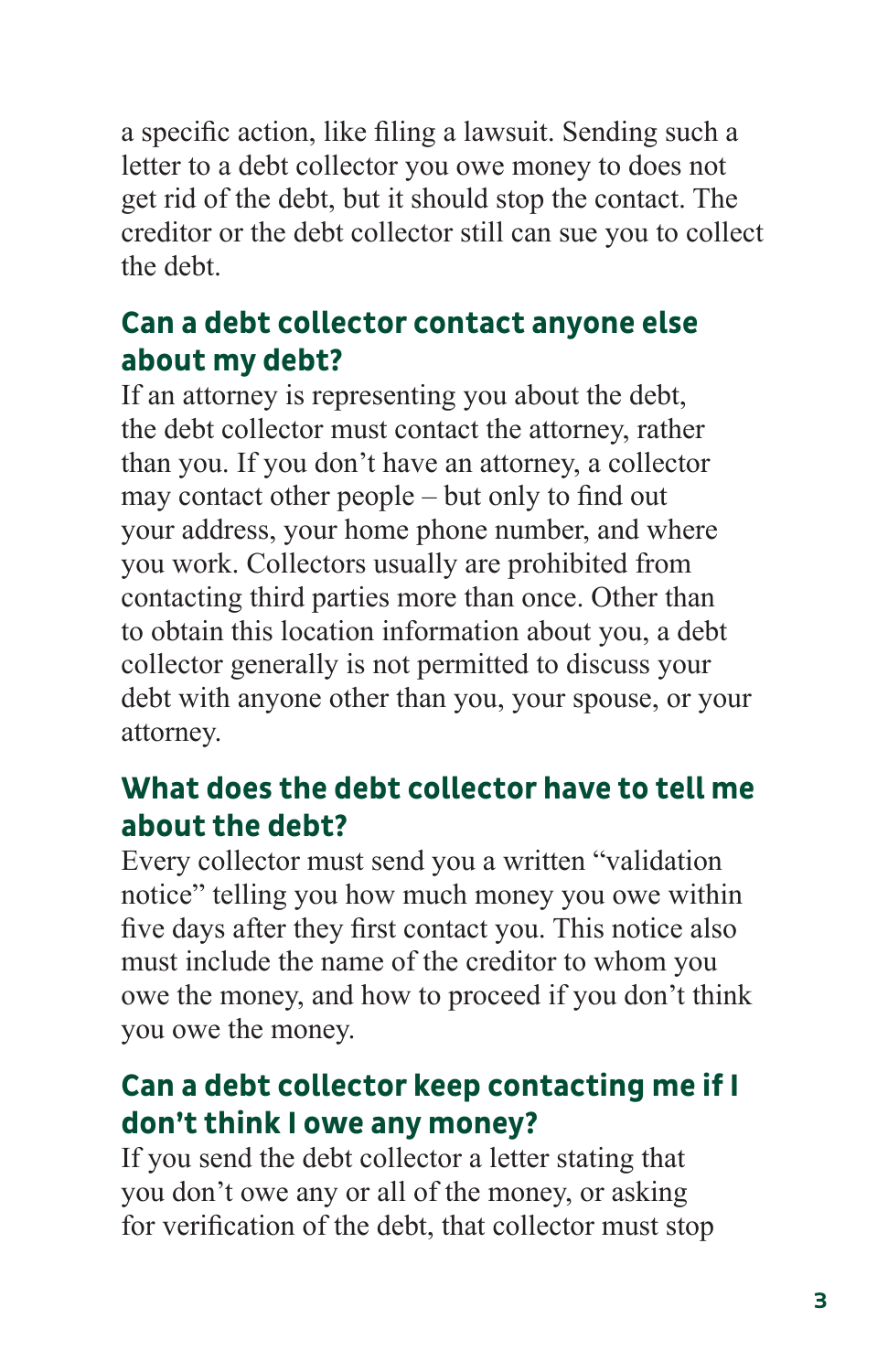contacting you. You have to send that letter within 30 days after you receive the validation notice. But a collector can begin contacting you again if it sends you written verification of the debt, like a copy of a bill for the amount you owe.

# **What practices are off limits for debt collectors?**

**Harassment.** Debt collectors may not harass, oppress, or abuse you or any third parties they contact. For example, they may not:

- use threats of violence or harm;
- publish a list of names of people who refuse to pay their debts (but they can give this information to the credit reporting companies);
- use obscene or profane language; or
- repeatedly use the phone to annoy someone.

**False statements.** Debt collectors may not lie when they are trying to collect a debt. For example, they may not:

- falsely claim that they are attorneys or government representatives;
- falsely claim that you have committed a crime;
- falsely represent that they operate or work for a credit reporting company;
- misrepresent the amount you owe;
- indicate that papers they send you are legal forms if they aren't; or
- indicate that papers they send to you aren't legal forms if they are.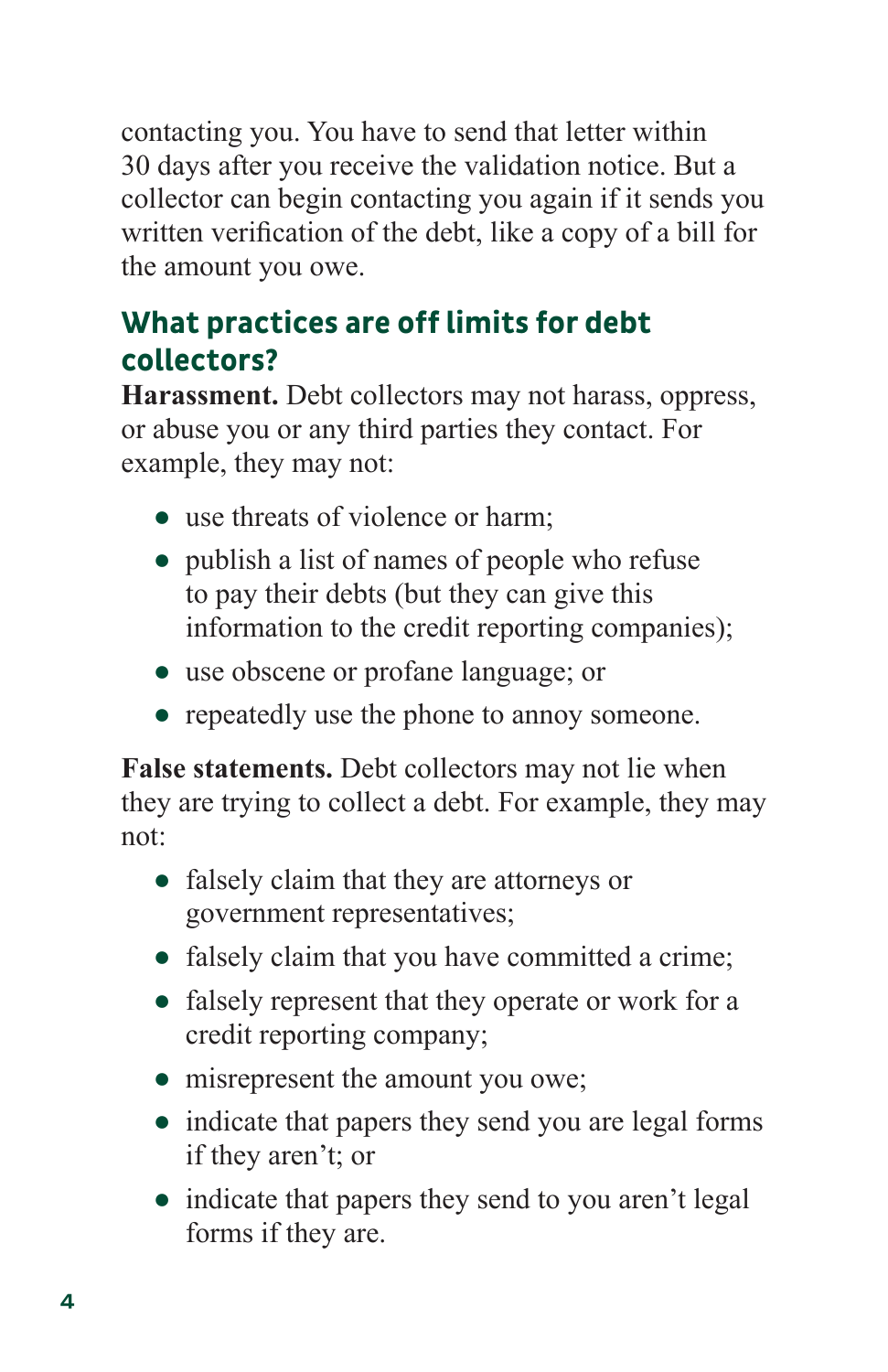#### **Debt collectors also are prohibited from saying that:**

- you will be arrested if you don't pay your debt;
- they'll seize, garnish, attach, or sell your property or wages unless they are permitted by law to take the action and intend to do so; or
- legal action will be taken against you, if doing so would be illegal or if they don't intend to take the action.

#### **Debt collectors may not:**

- give false credit information about you to anyone, including a credit reporting company;
- send you anything that looks like an official document from a court or government agency if it isn't; or
- use a false company name.

**Unfair practices.** Debt collectors may not engage in unfair practices when they try to collect a debt. For example, they may not:

- try to collect any interest, fee, or other charge on top of the amount you owe unless the contract that created your debt – or your state law – allows the charge;
- deposit a post-dated check early;
- take or threaten to take your property unless it can be done legally; or
- contact you by postcard.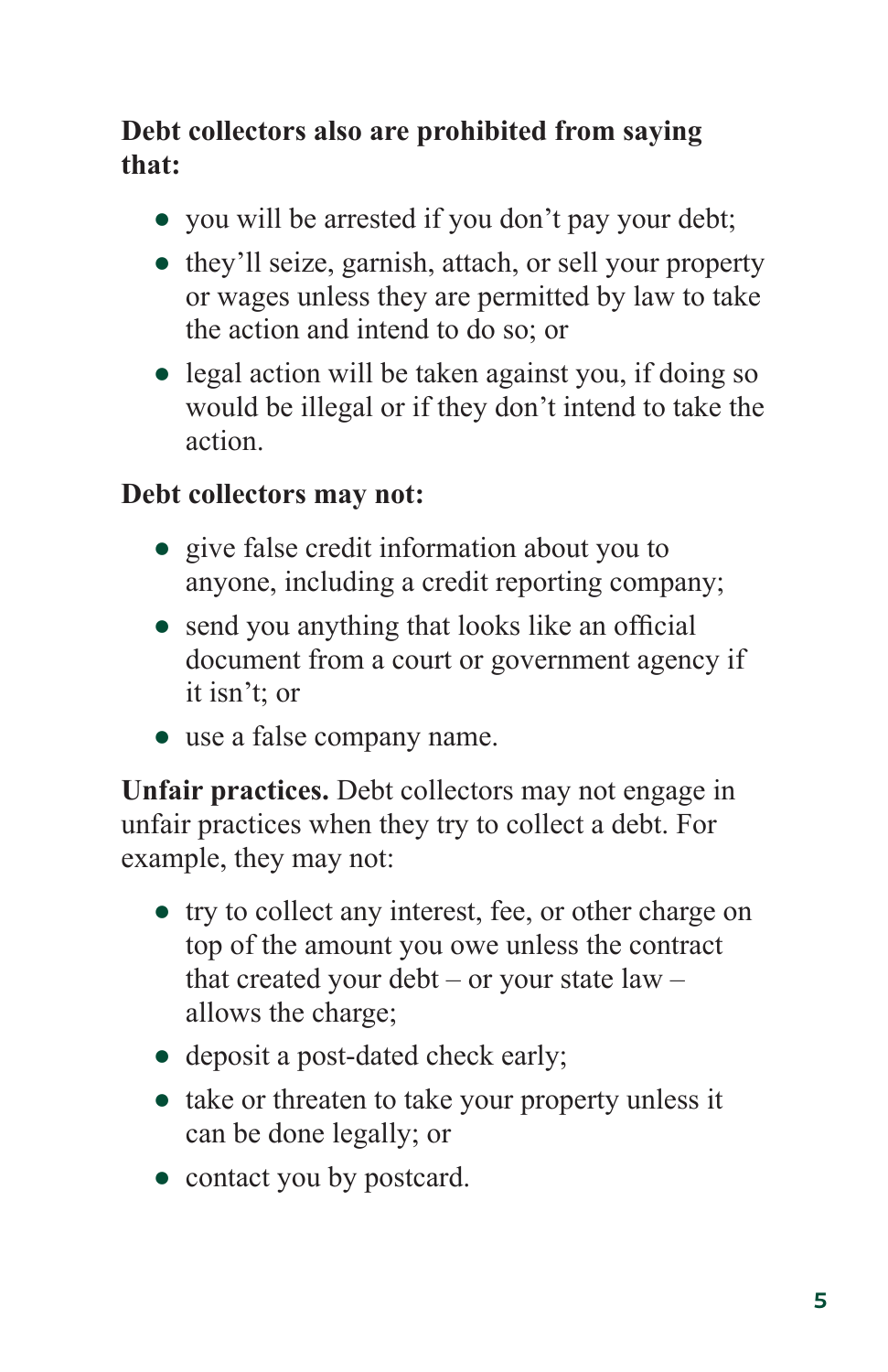# **Can I control which debts my payments apply to?**

Yes. If a debt collector is trying to collect more than one debt from you, the collector must apply any payment you make to the debt you select. Equally important, a debt collector may not apply a payment to a debt you don't think you owe.

# **Can a debt collector garnish my bank account or my wages?**

If you don't pay a debt, a creditor or its debt collector generally can sue you to collect. If they win, the court will enter a judgment against you. The judgment states the amount of money you owe, and allows the creditor or collector to get a garnishment order against you, directing a third party, like your bank, to turn over funds from your account to pay the debt.

Wage garnishment happens when your employer withholds part of your compensation to pay your debts. Your wages usually can be garnished only as the result of a court order. Don't ignore a lawsuit summons. If you do, you lose the opportunity to fight a wage garnishment.

# **Can federal benefits be garnished?**

Many federal benefits are exempt from garnishment, including:

- Social Security Benefits
- Supplemental Security Income (SSI) Benefits
- Veterans' Benefits
- Civil Service and Federal Retirement and Disability Benefits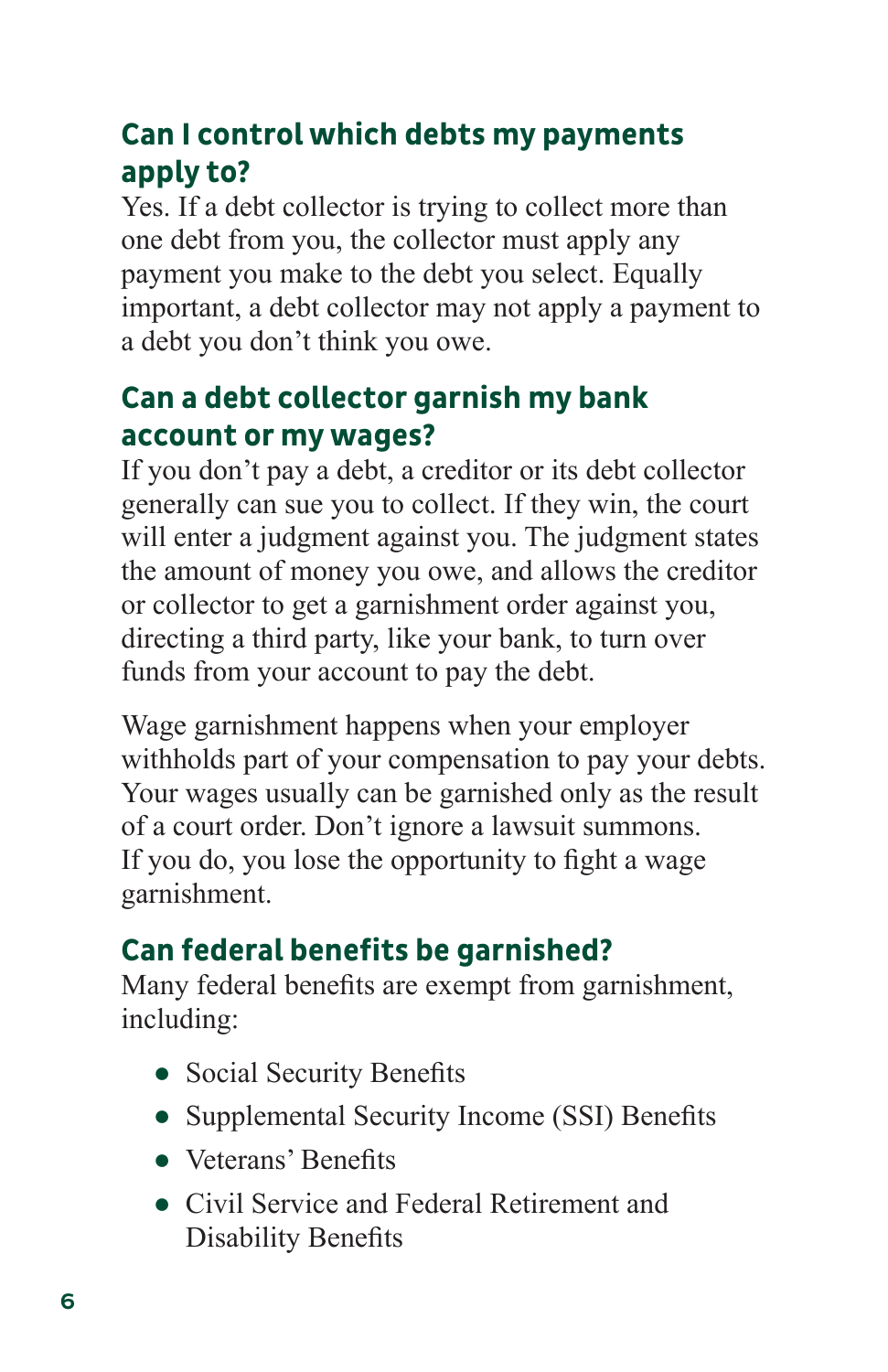- Military Annuities and Survivors' Benefits
- Federal Emergency Management Agency Federal Disaster Assistance

Federal benefits may be garnished under certain circumstances, including to pay delinquent taxes, alimony, child support, or student loans.

# **Do I have any recourse if I think a debt collector has violated the law?**

You have the right to sue a collector in a state or federal court within one year from the date the law was violated. If you win, the judge can require the collector to pay you for any damages you can prove you suffered because of the illegal collection practices, like lost wages and medical bills. The judge can require the debt collector to pay you up to \$1,000, even if you can't prove that you suffered actual damages. You also can be reimbursed for your attorney's fees and court costs. A group of people also may sue a debt collector as part of a class action lawsuit and recover money for damages up to \$500,000, or one percent of the collector's net worth, whichever amount is lower. Even if a debt collector violates the FDCPA in trying to collect a debt, the debt does not go away if you owe it.

# **What should I do if a debt collector sues me?**

If a debt collector files a lawsuit against you to collect a debt, respond to the lawsuit, either personally or through your lawyer, by the date specified in the court papers to preserve your rights.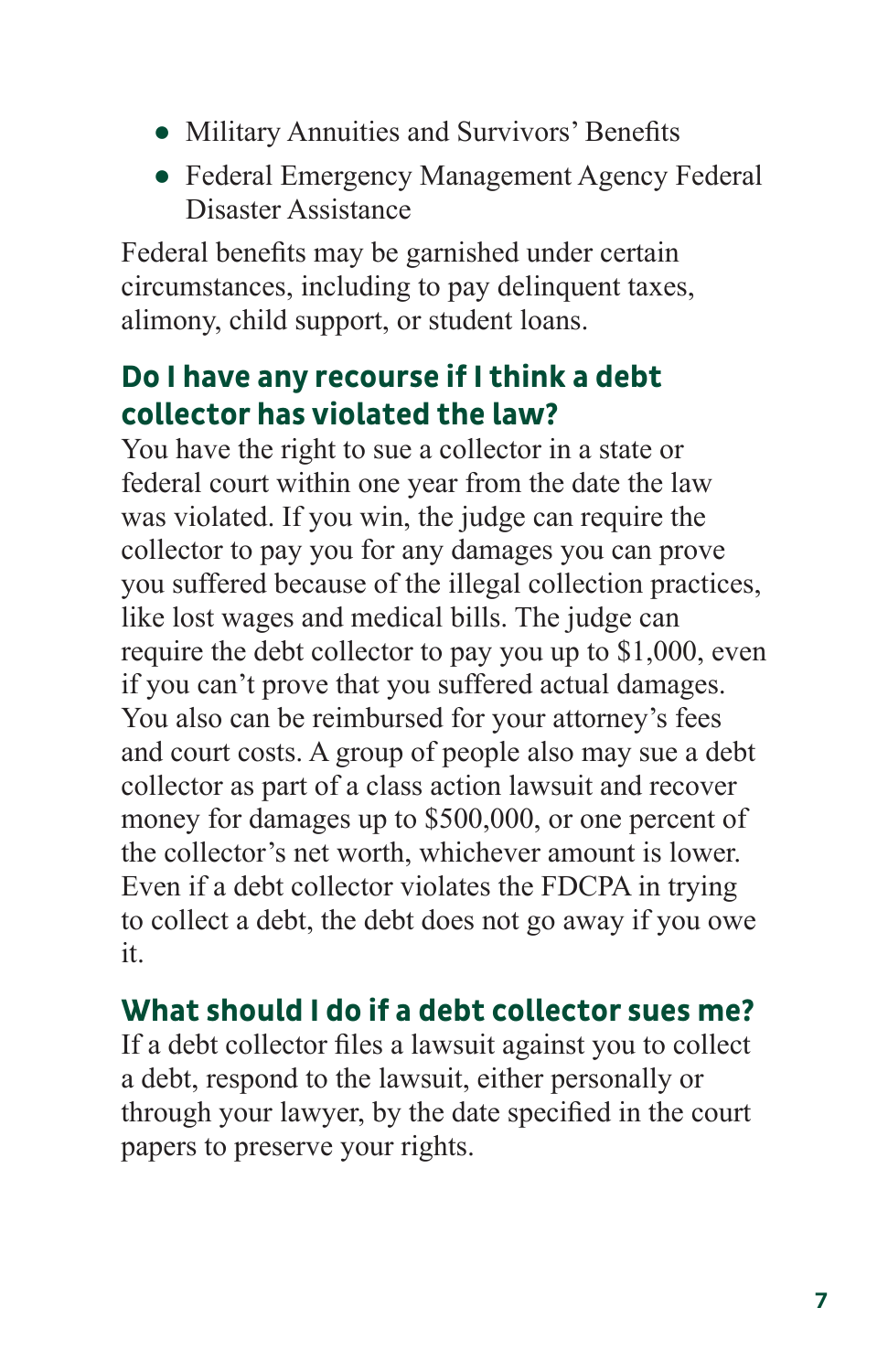# **Where do I report a debt collector for an alleged violation?**

Report any problems you have with a debt collector to your state Attorney General's office (**[naag.org](http://naag.org)**), the Federal Trade Commission (**[ftc.gov](http://ftc.gov)**), and the Consumer Financial Protection Bureau (**[consumerfinance.gov](http://consumerfinance.gov)**). Many states have their own debt collection laws that are different from the federal Fair Debt Collection Practices Act. Your Attorney General's office can help you determine your rights under your state's law.

# **For More Information**

To learn more about credit-related issues, visit **[MyMoney.gov](http://mymoney.gov)**, the U.S. government's portal to financial education.

The FTC works to prevent fraudulent, deceptive and unfair business practices in the marketplace and to provide information to help consumers spot, stop and avoid them. To file a complaint or get free information on consumer issues, visit **[ftc.gov](http://ftc.gov)** or call toll-free, 1-877-FTC-HELP (1-877-382-4357); TTY: 1-866-653-4261.

Watch a video, *How to File a Complaint*, at **[consumer.ftc.gov/media](http://consumer.ftc.gov/media)** to learn more. The FTC enters consumer complaints into the Consumer Sentinel Network, a secure online database and investigative tool used by hundreds of civil and criminal law enforcement agencies in the U.S. and abroad.